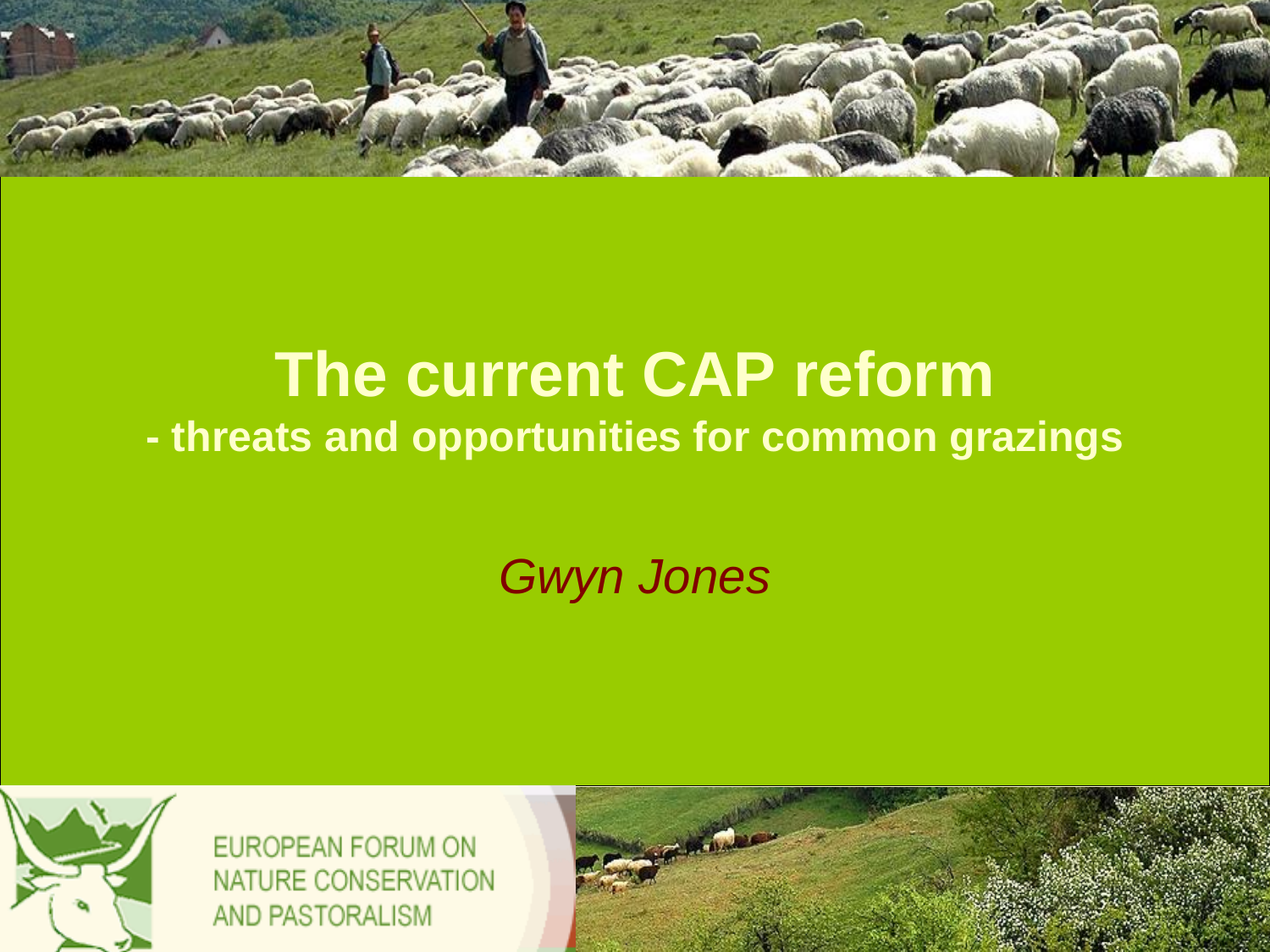### **Content of talk**

- *Discuss some of the main threats to common graziers (and therefore common grazings) in CAP proposals*
- *Discuss some opportunities*

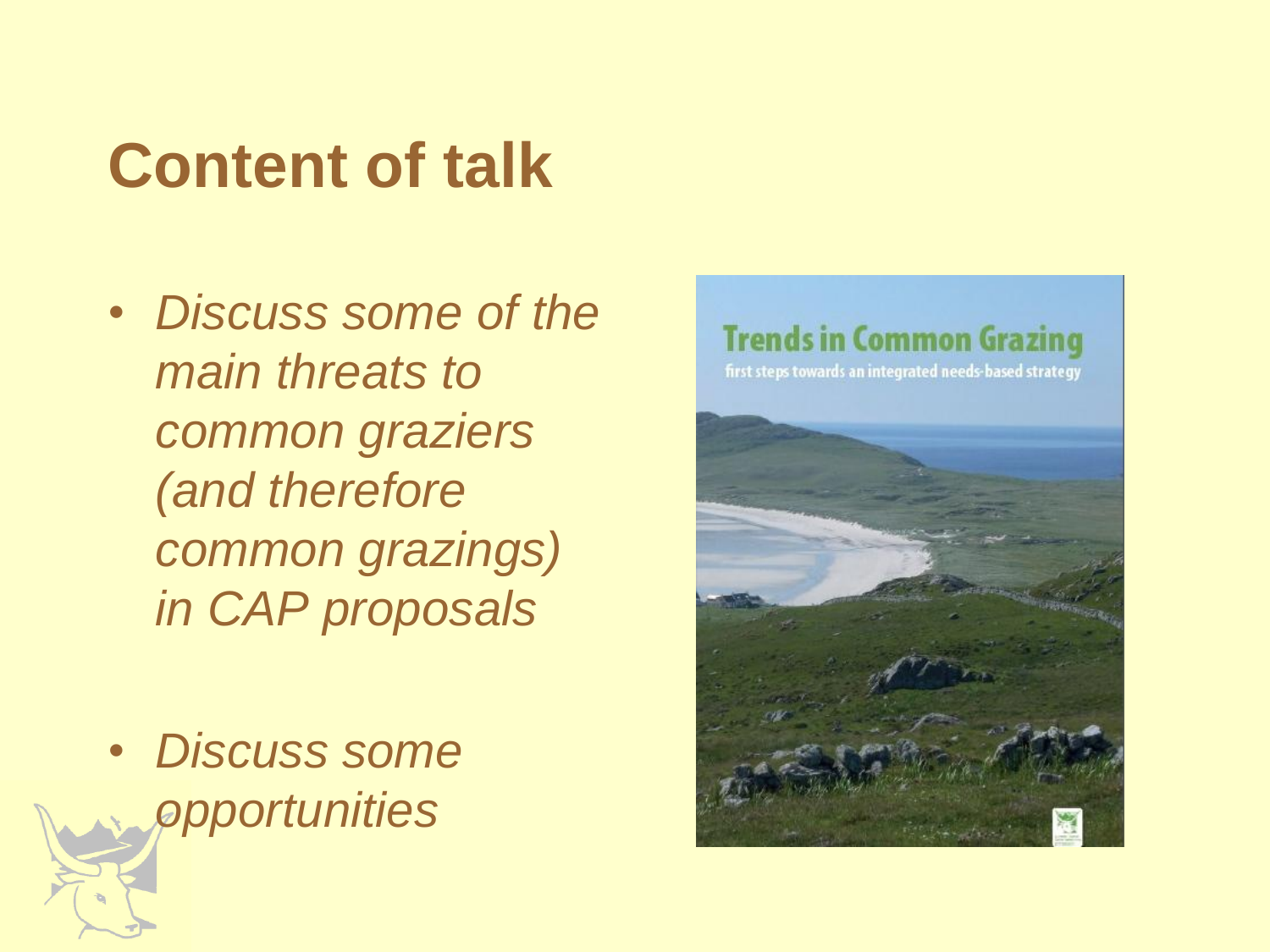### **Proposals of October 13th 2011**

- *Draft Reg on Direct Payments (DP)*
- *Draft Reg on Rural Development (EAFRD)*
- *Draft Reg on Common Market Organisation (CMO)*
- *Draft Management Reg (MR)*

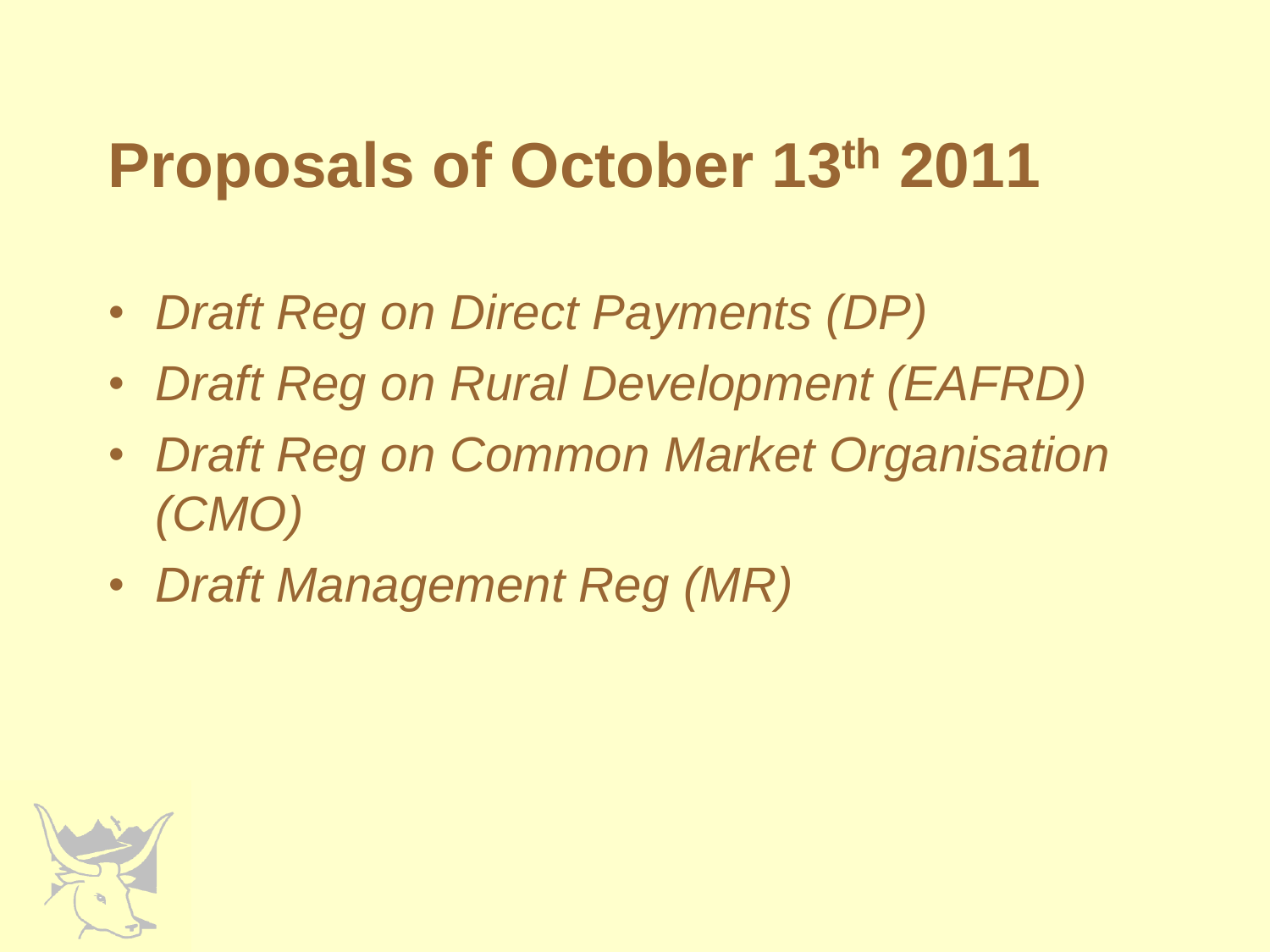### **Will touch on….**

- *Definition of agricultural land*
- *Allocation of forage for Basic Payment*
- *Opportunities to support common grazings*

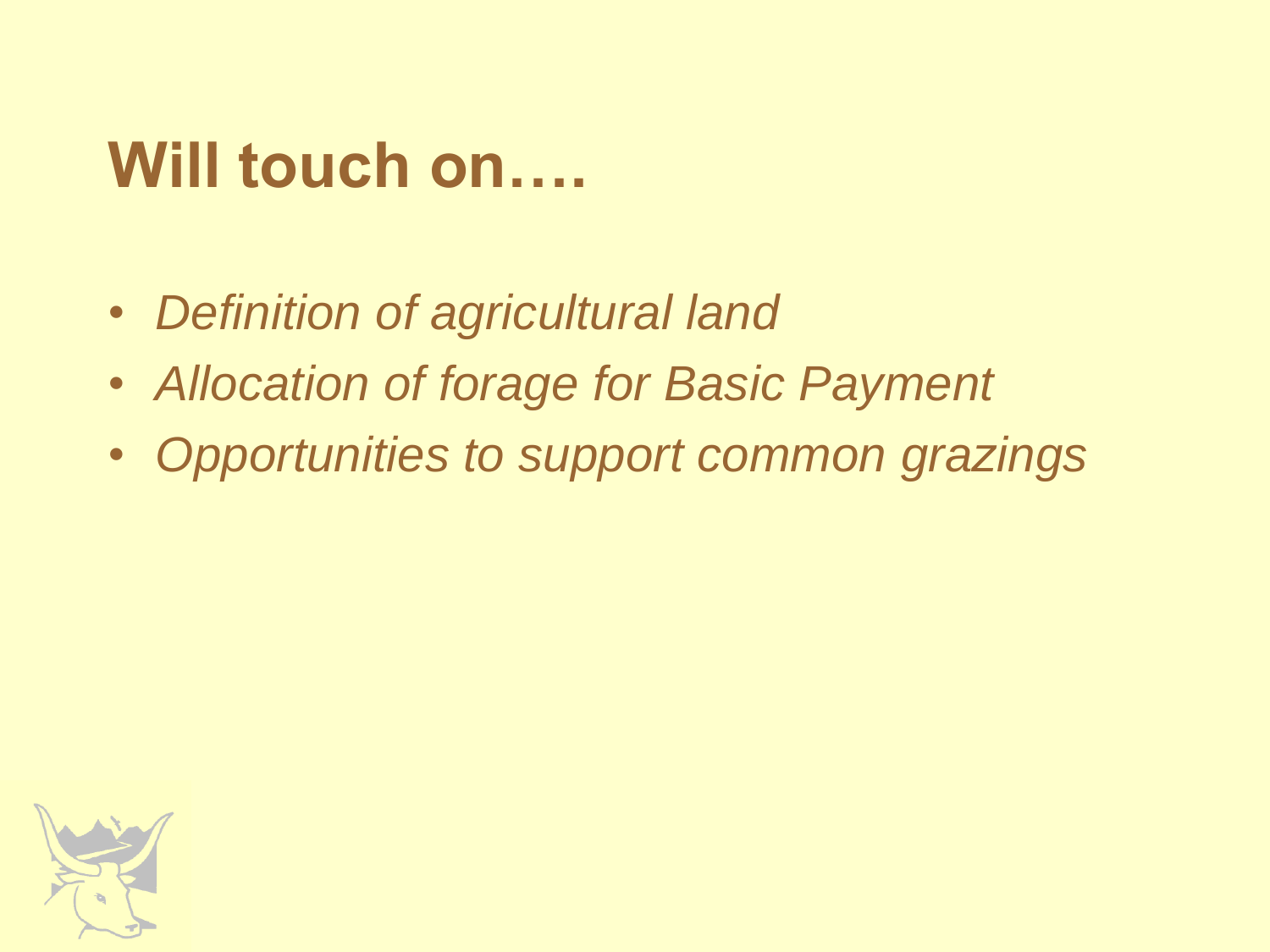### **Definition of agricultural land (DP Art. 4.1.h)**

- *Can only be*
	- Arable
	- Permanent crops (orchards, olives, vines…)
	- Permanent grassland (NOT 'pasture' any more)

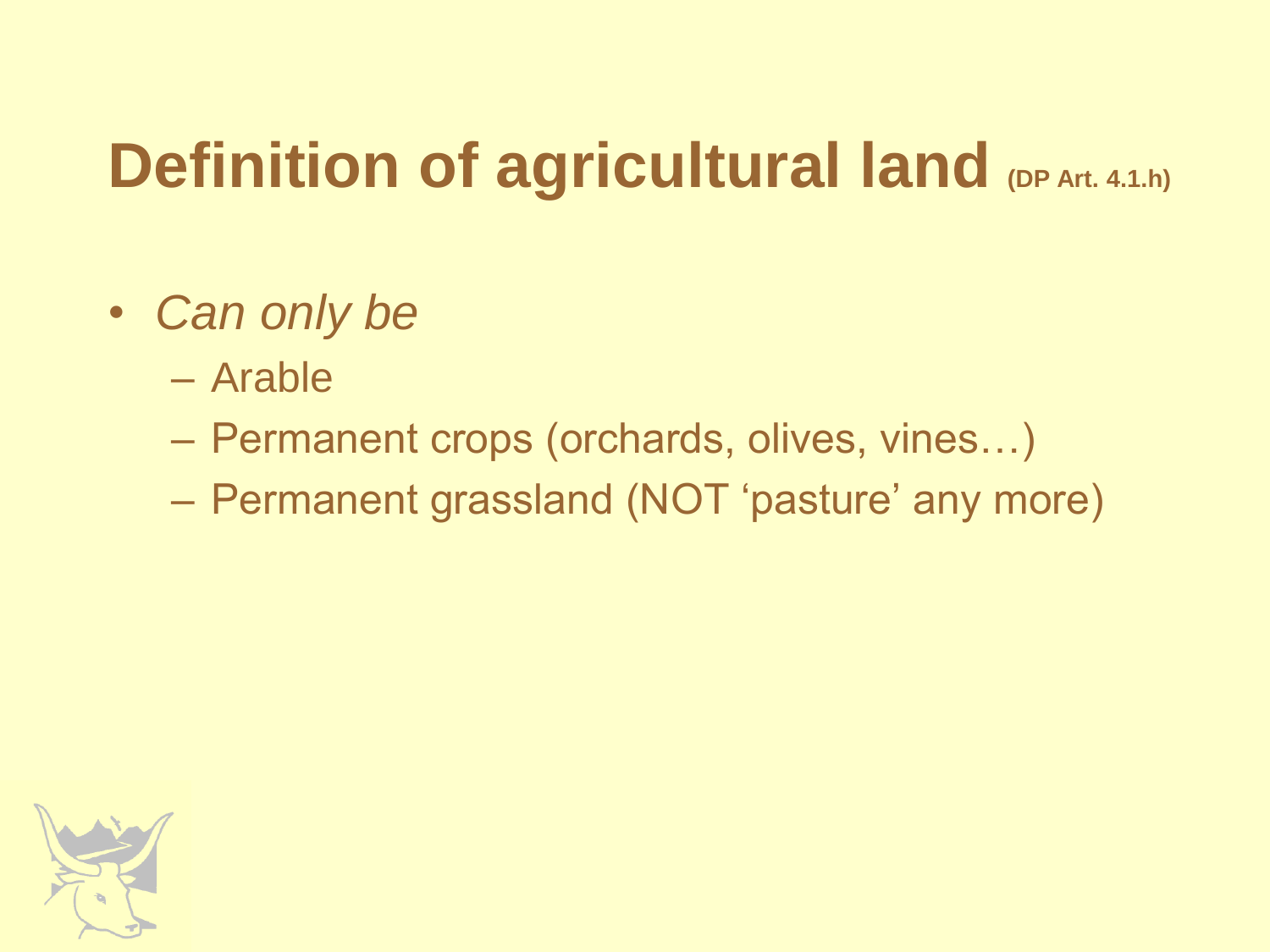### **Definition of permanent grassland**<sub>(DP Art. 4.1.h)</sub>

- "Permanent grassland" means land used to grow grasses or other herbaceous forage naturally (self-seeded) or through cultivation (sown) and that has not been included in the crop rotation of the holding for five years or longer; it may include other species suitable for grazing provided that the grasses and other herbaceous forage remain predominant;"
- *Excludes vegetation dominated by woody plants, e.g. heathers*

• *A case for immediate attention?*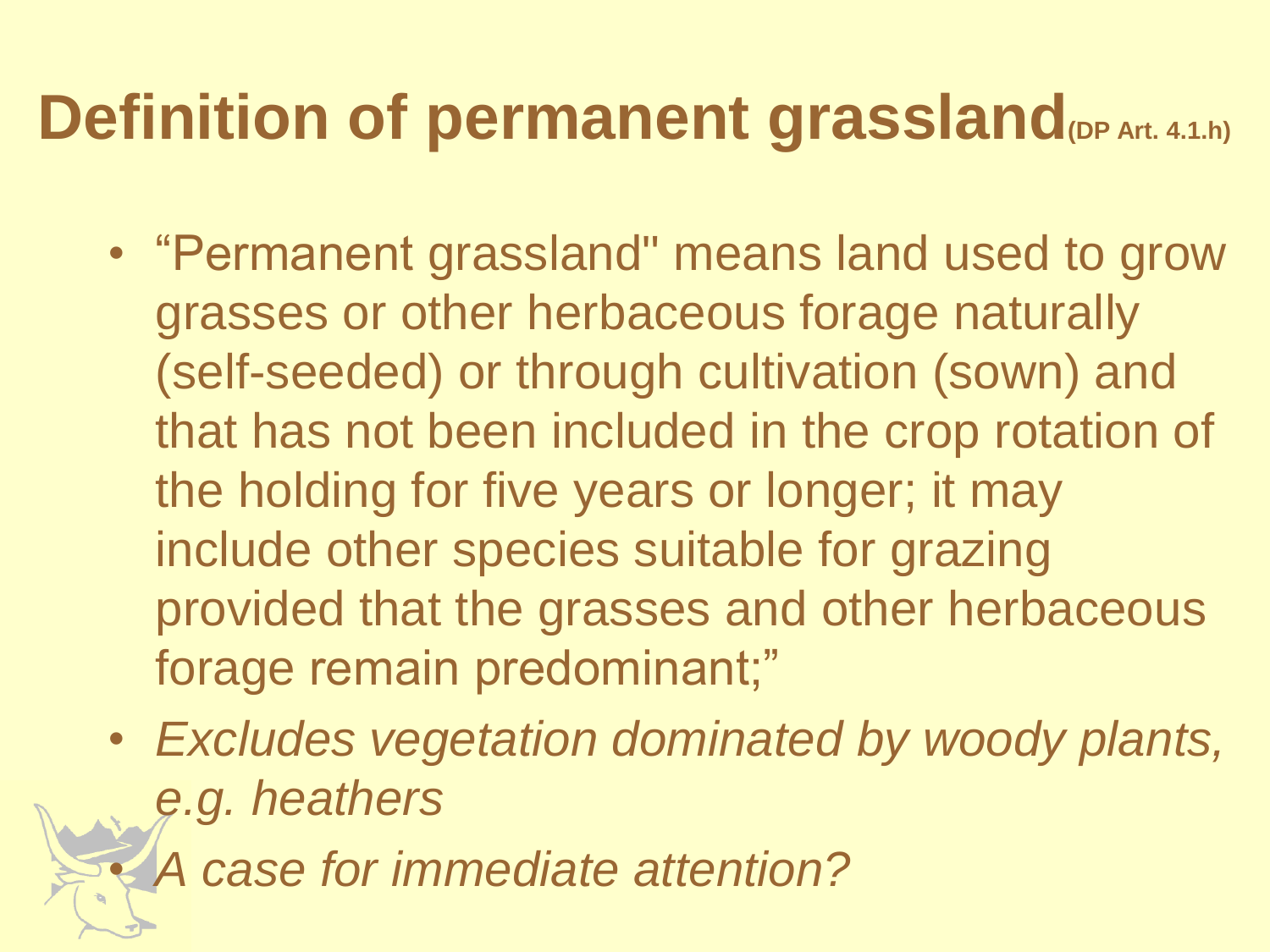# **Basic Payment (SPS replacement)**

- *To be non-historic, standard per ha payment, possibly differentiated regionally*
- *To be given only to active farmers (but very weak definition) (DP Art 9)*
- *To be established in 2014, but only by those claiming SPS in 2011 (DP Art 21)*

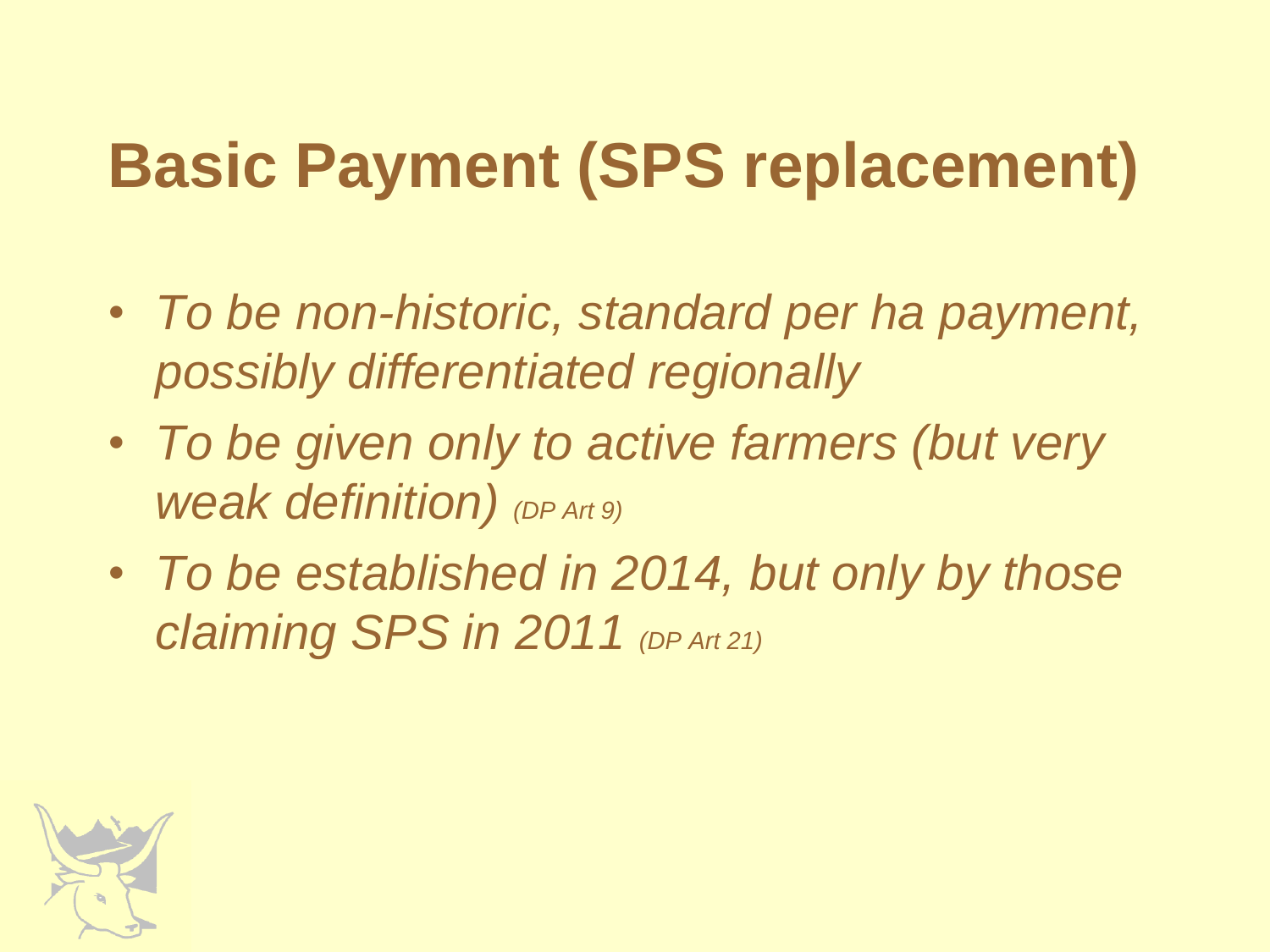### **Regionalised SFP - an example of the problem:**



#### Hill farm A

- 1000 ha
- 1000 ewes
- 1 farmer
- £17000 of historic SFP
- 1000 ha claimed forage
- £17/ha = £17000
- Assuming Basic payment rate is £40/ha
- £40000 Basic Payment?



#### Common grazings B

- 1000 ha
- 1000 ewes
- 10 shares, 4 active
- £17000 of historic SFP
- 400 ha claimed forage
- £42.50/ha = £17000
- Assuming Basic payment rate is £40/ha
- £16000 Basic Payment?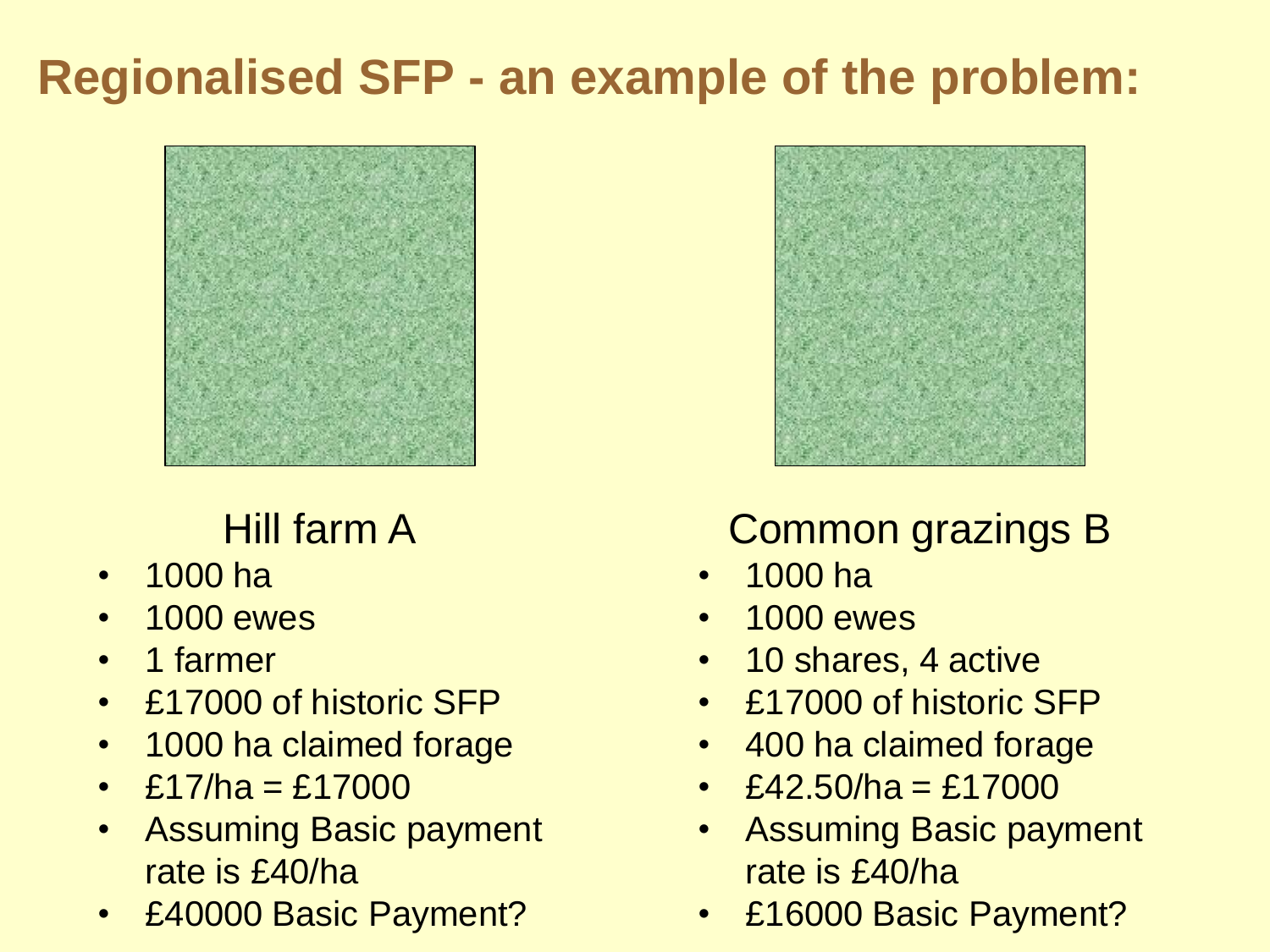### **What are the issues?**

- *Issue of regions is important of course…* – Look at lessons from England…..
- *BUT this is just about being paid for the forage you ACTUALLY MANAGE*
- *On Scotland-wide basis*
	- 360,360 ha claimed in IACS
	- 537,615 ha of parcels SOME of which are claimed
	- 177,255 ha also managed, but not claimed (33%)
	- Another 54,286 ha not declared in IACS at all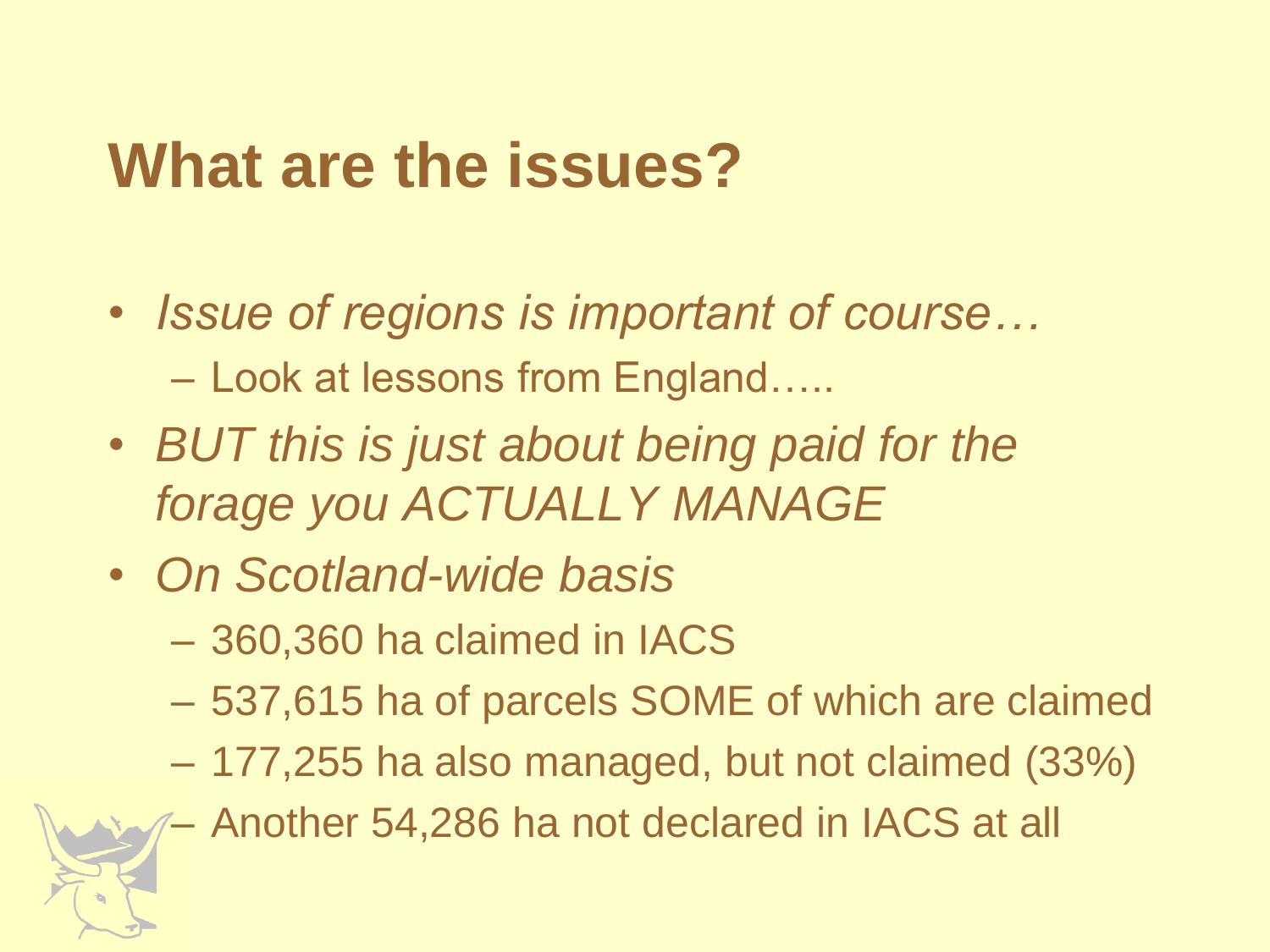### **Portree & Inverness areas – forage claimed, IACS 2009**

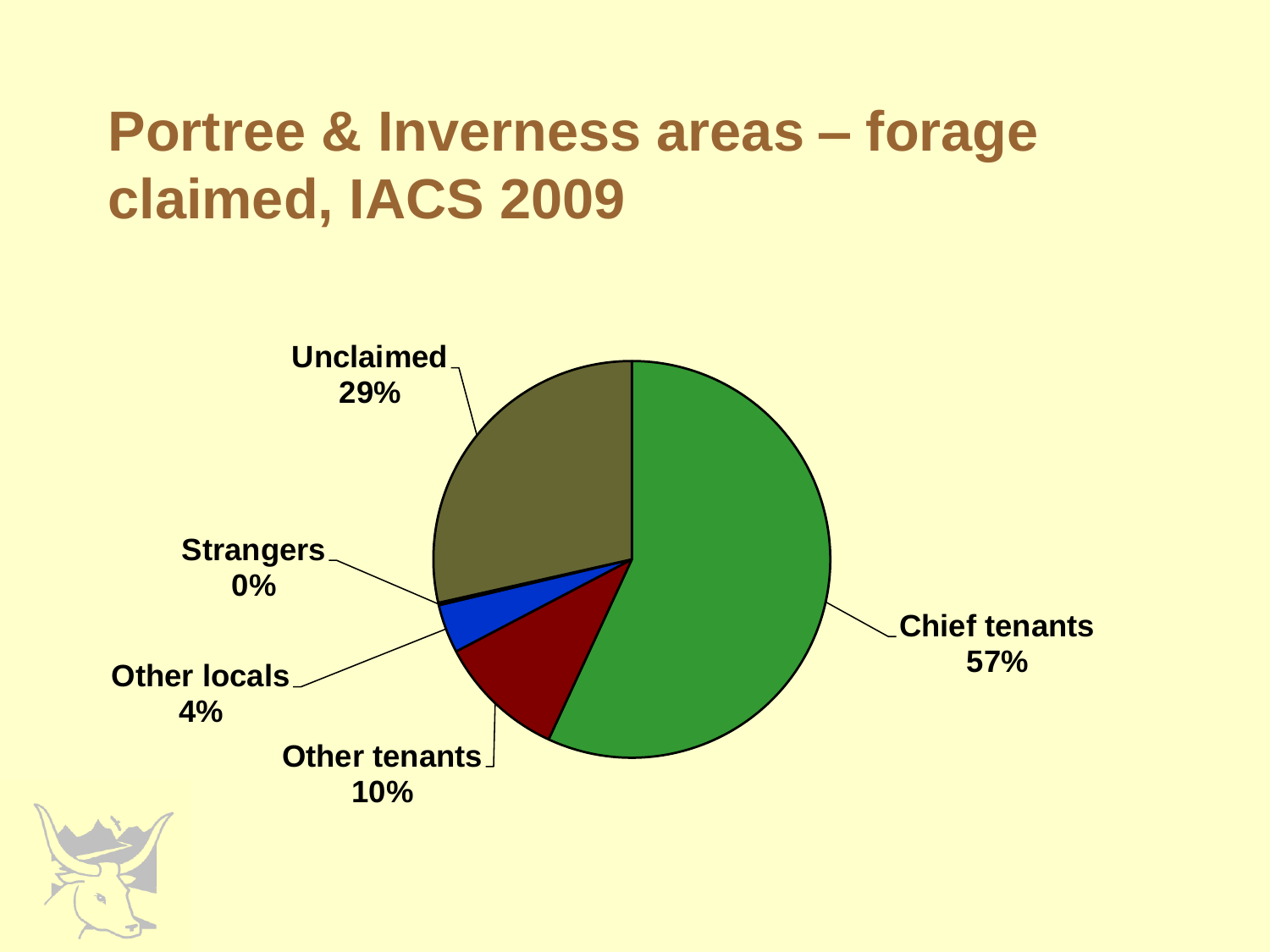#### **Actual forage versus claimable forage, Portree & Inverness IACS 2009 claims**

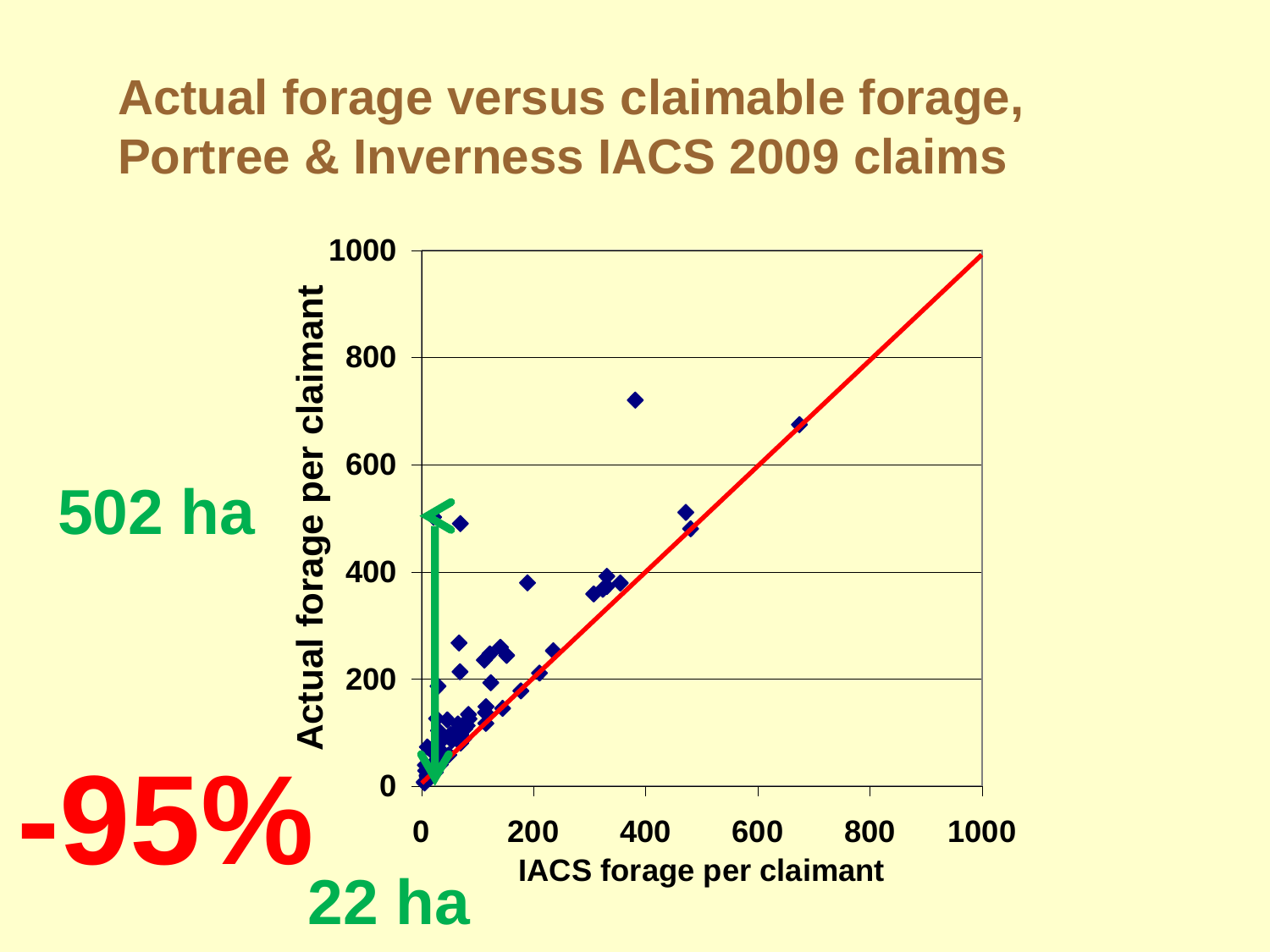### **Possible solutions??**

- *Not possible to claim for first time in 2014 (unless have allocation from reserve)*
- *Could use powers of grazings committees to reallocate shares for 2014 to 2011 claimants*
	- Easy (in theory)
	- But, once entitlements established by 2011 claimants, will probably "fossilise" the situation; what about new entrants? What about people who become inactive in practice?
- *Would it be a good idea to use the National Reserve?*
	- Provide specifically for grazings committees to be eligible applicants
	- Set aside 200,000 ha, perhaps with time limit for application
	- Would require a LOT of capacity building and SG help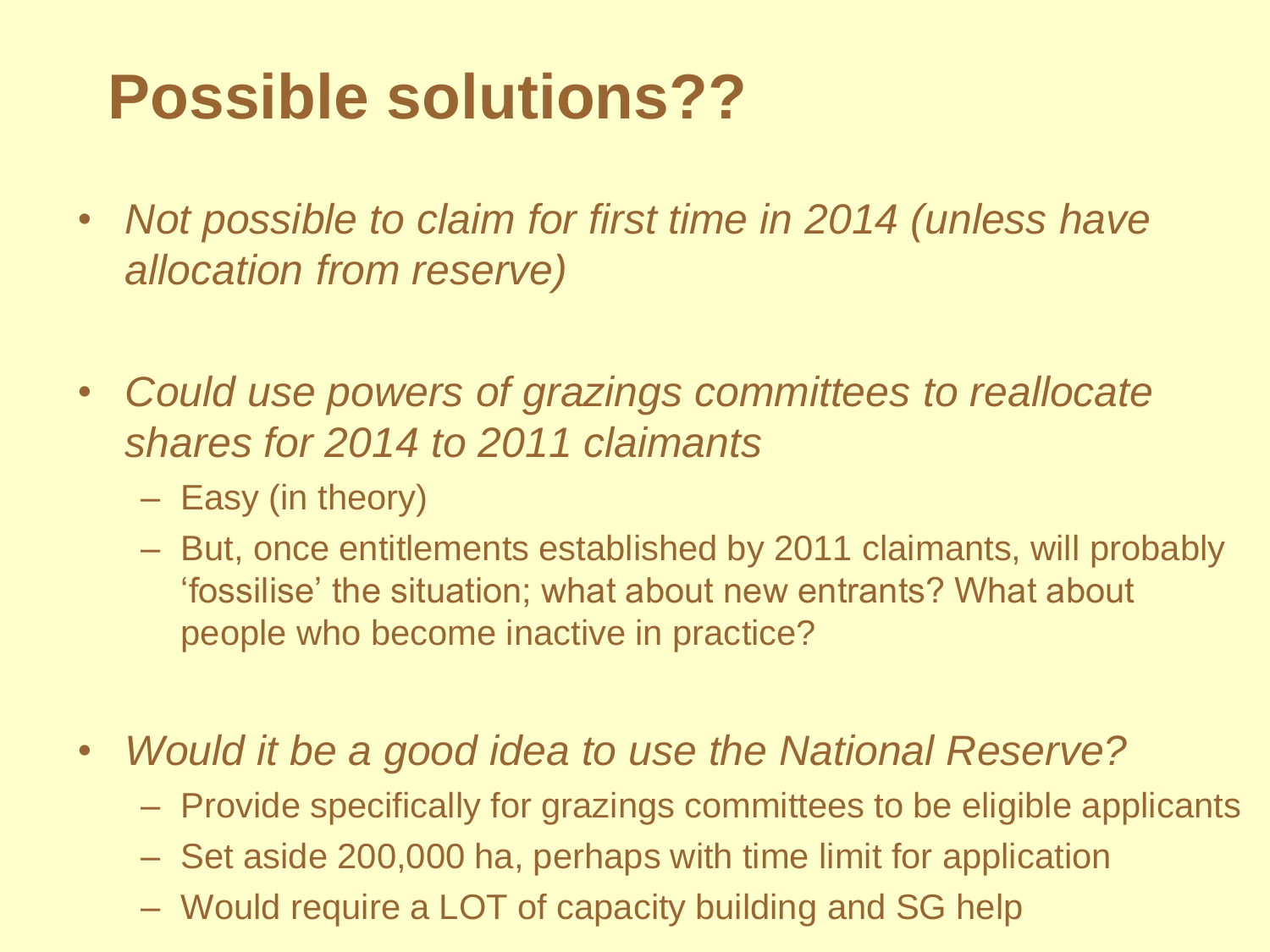## **Rural development and grazings**

- *Although grazings deliver significant benefits, little reward for managing them*
	- Poor range of schemes/measures
	- Little integration or joined-up thinking
	- High threshold for agreement
	- No recognition of extra effort required
	- No guidance on what is "fair"
- *Poor uptake of schemes*
- *Very negative overall policy message*

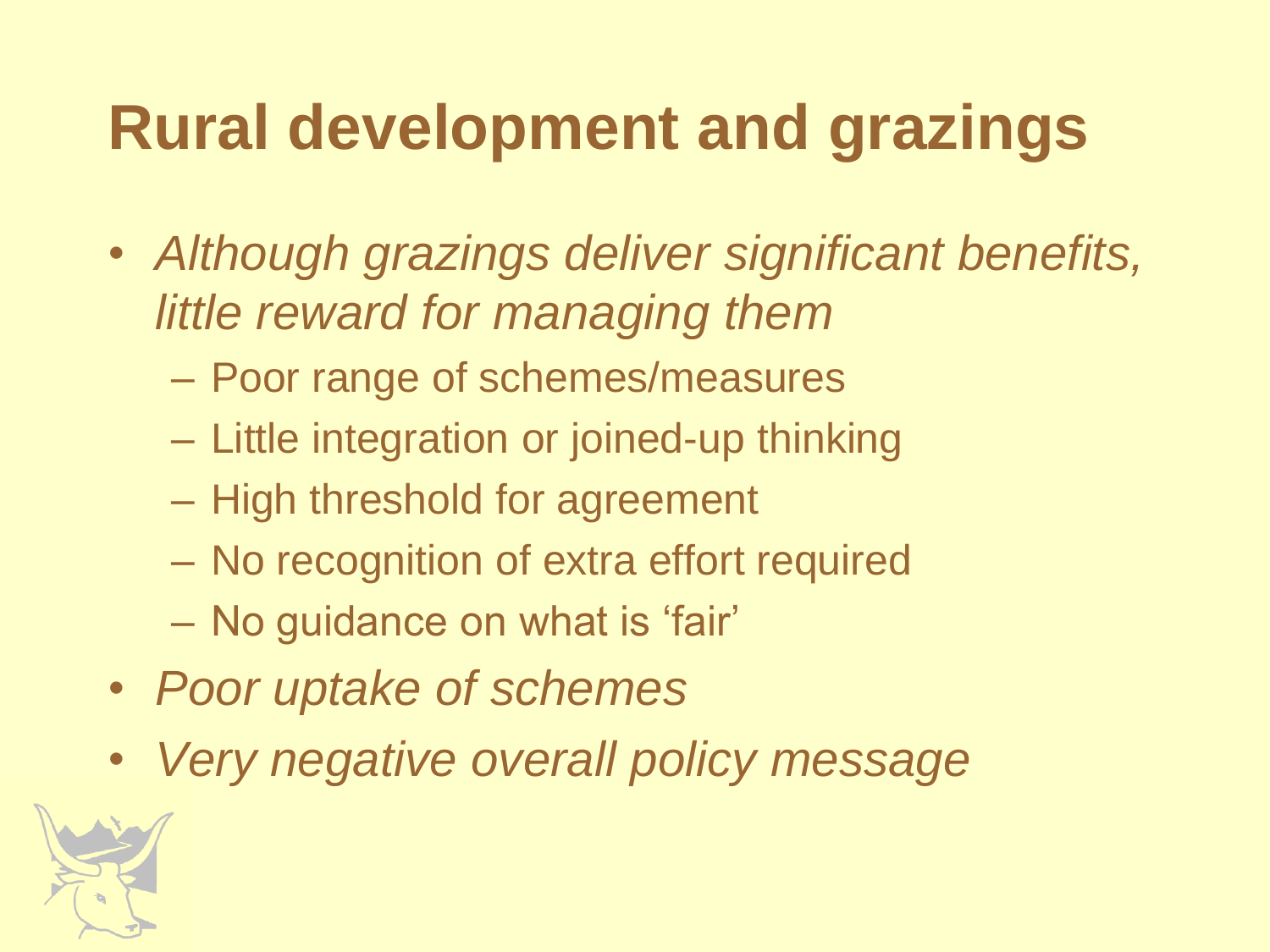### **Thematic sub-programmes** (EAFRD Art. 8)

- *Can include them to address specific needs, esp. as regards:*
	- Mountain areas
	- Small farms
	- Young farmers
	- Short supply chains [sic.]
- *A common grazings sub-programme?*
- *Requires separate analysis (good thing – common grazings not mentioned at all in current RDP analysis!)*

• *Easy identification by CPH no. would help!*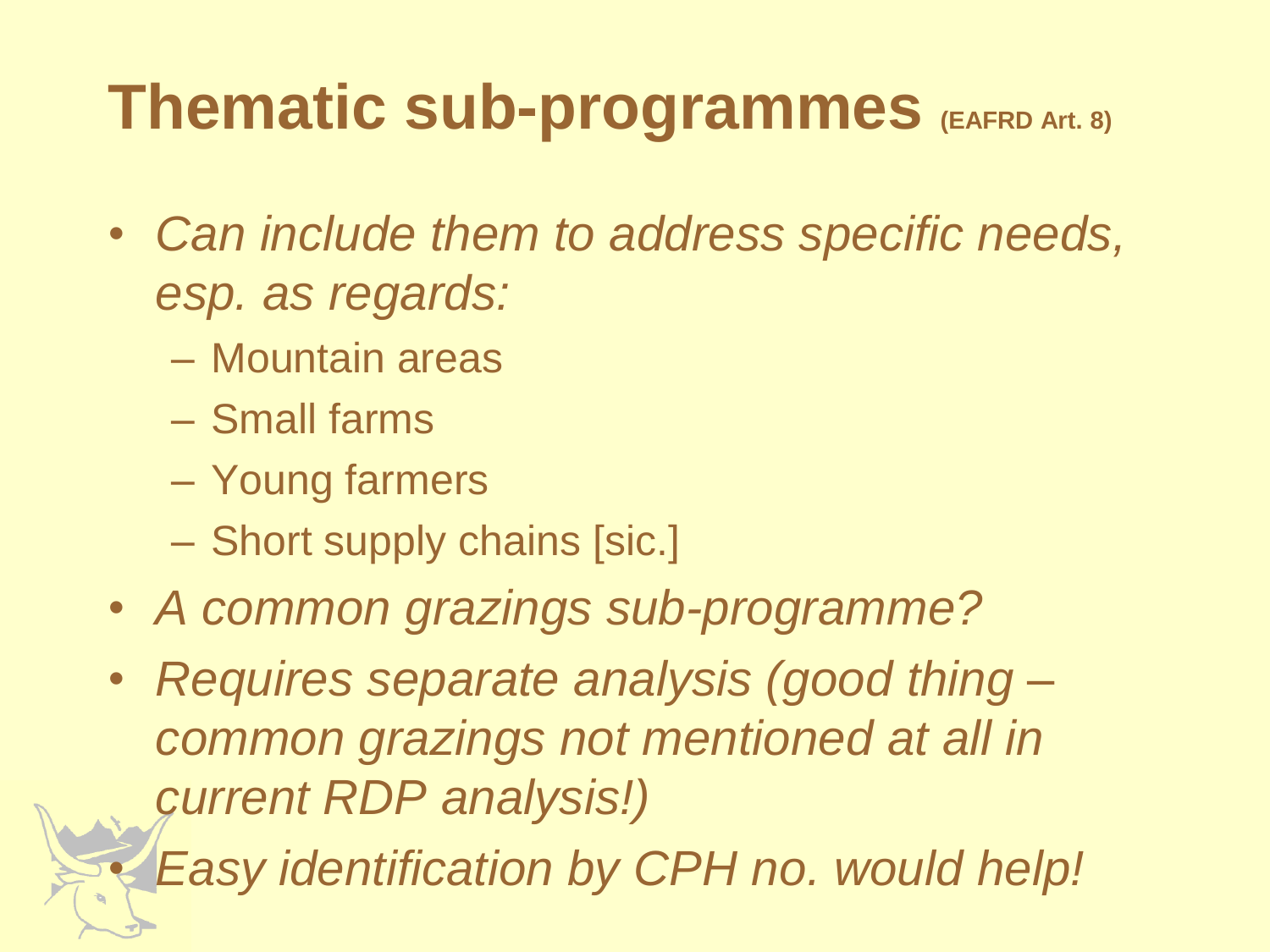### **Co-operation measures (EAFRD Art. 36)**

- …"co-operation among small operators in organising joint work processes, sharing facilities and resources;"
- …"collective approaches to environmental projects and ongoing environmental practices;"
- *Can cover costs of:*
	- *Planning*
	- *Set-up*
	- *Running costs*
	- *Cost of specific projects*
		- *Promotion activities*

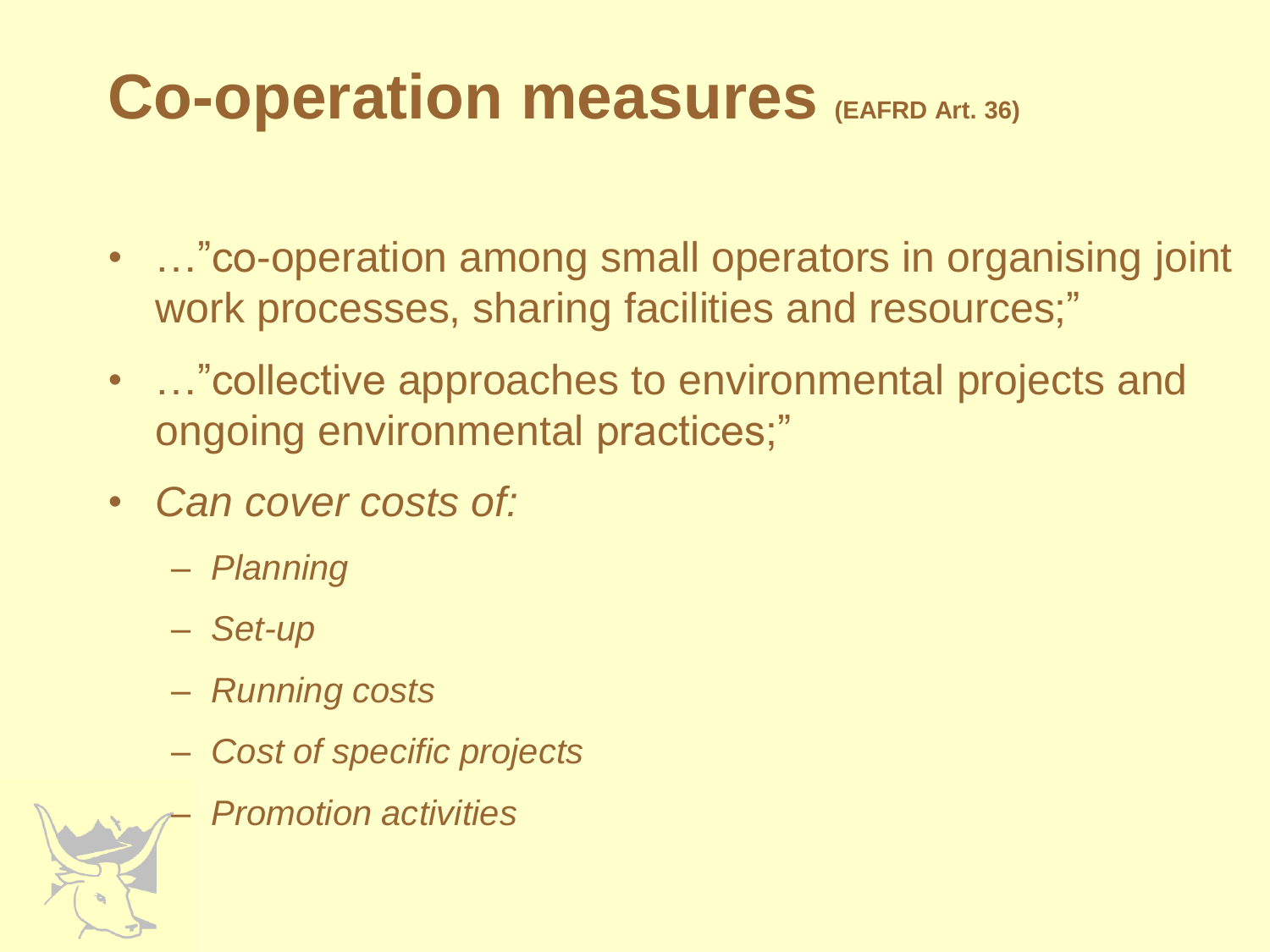### **Transaction costs (EAFRD Art. 29)**

- *[in agri-environment can pay for]* …"transaction costs to a value of up to 20% of the premium paid for the agrienvironment-climate commitments. Where commitments are undertaken by groups of farmers, the maximum level shall be 30%."
- *They include (Camilla Widmark):*
	- Collection and analysis of data before decisions made
	- Collective decision-making costs
	- Collective operational costs

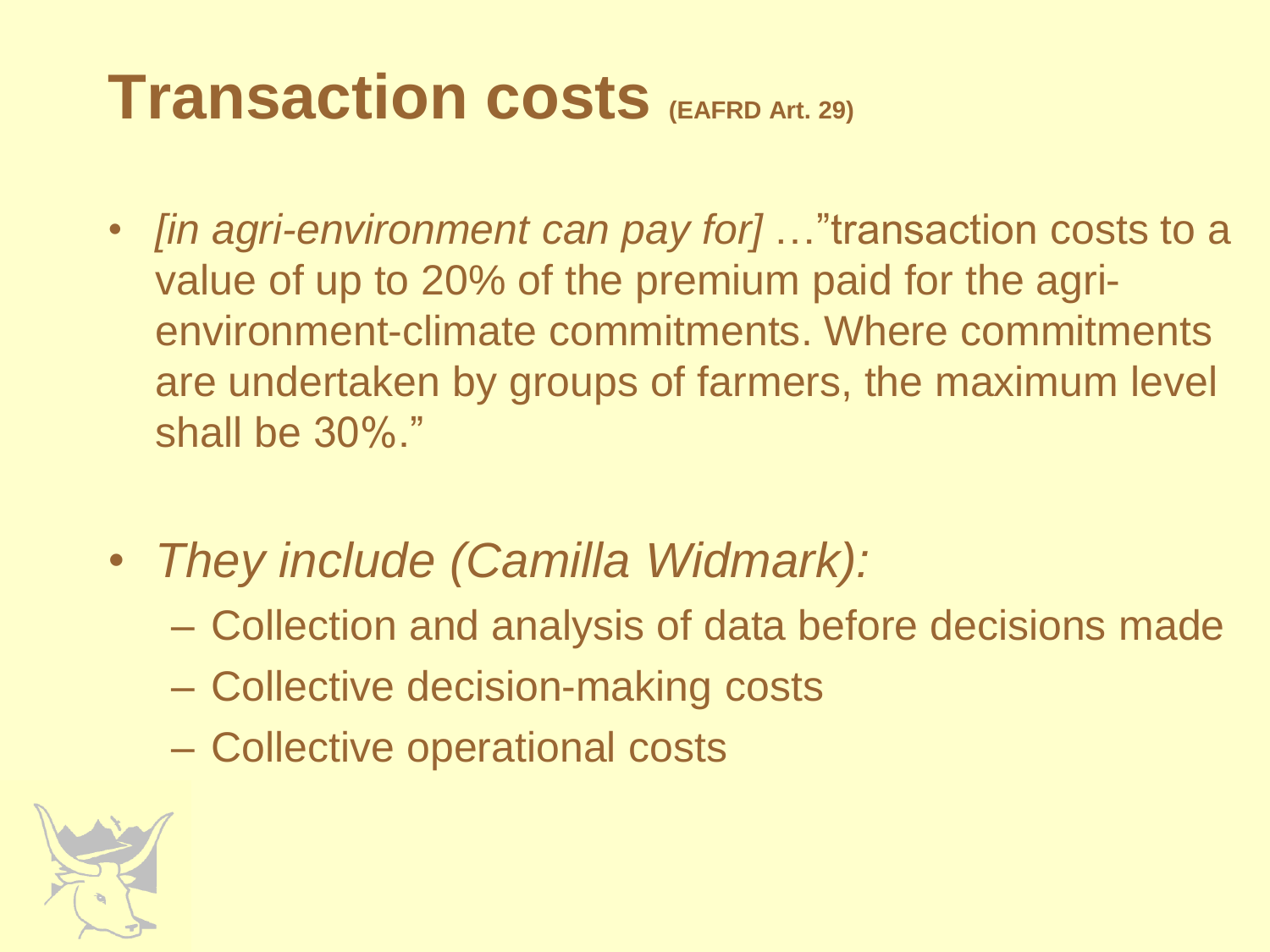# **An opportunity then?**

- *Sub-programme for common grazings*
- *Measures for positive action (not just avoidance of damage)*
	- A properly thought-out measure for hill cattle
	- But very importantly also one for sheep
- *Support for existing grazings committees, and for setting up new ones (including under 1911 and pre-1955 Crofting Acts!), updating regs etc?*
- *Possibility of setting up a support infrastructure for common grazings (advisory services), at least as part of wider advisory package*

• *Recognition of transaction costs*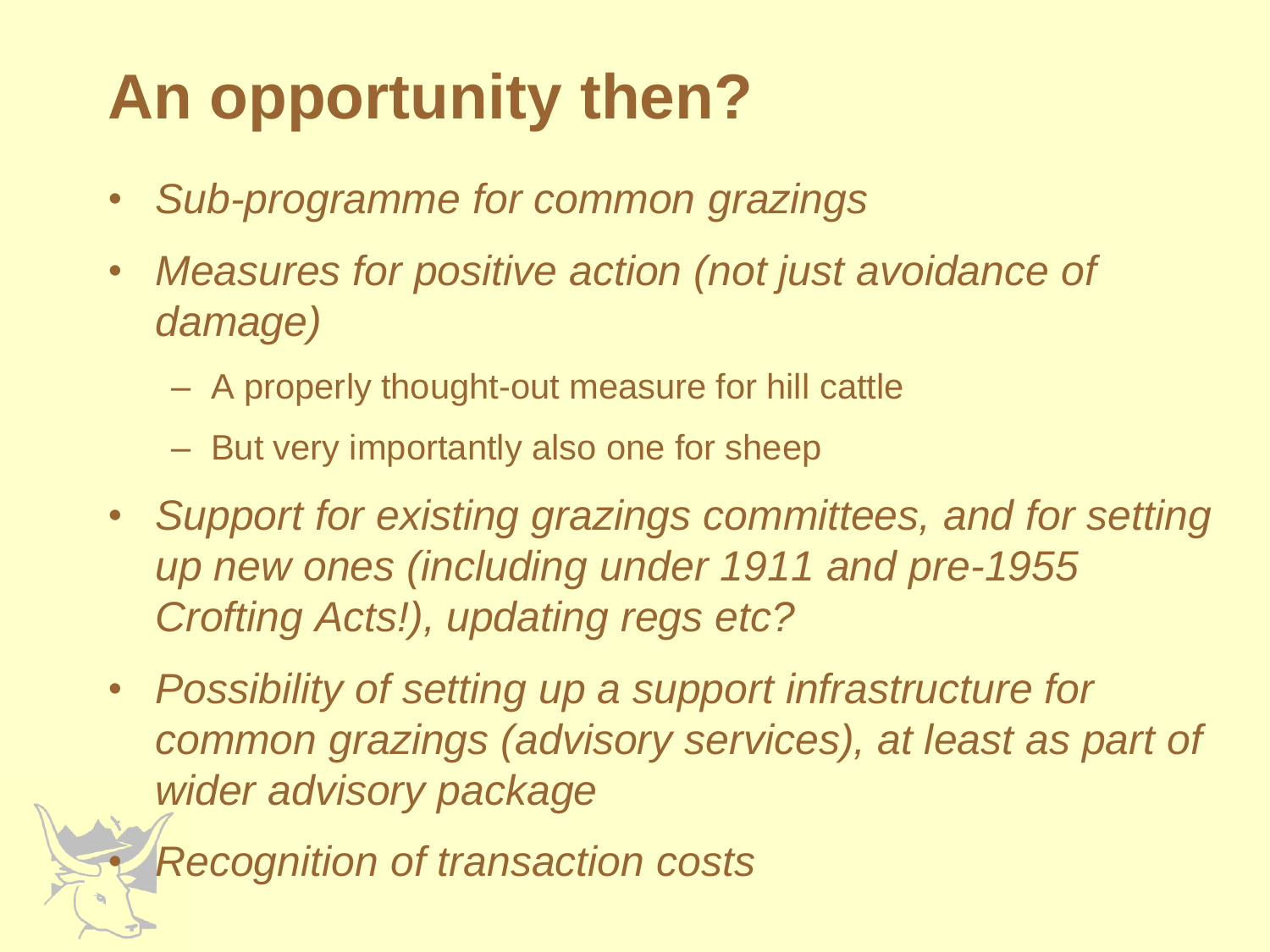### **Aspects of the timetable**

- *Should come into effect Jan 2014*
- *Subject to co-decision (Council and Parliament) for the first time*

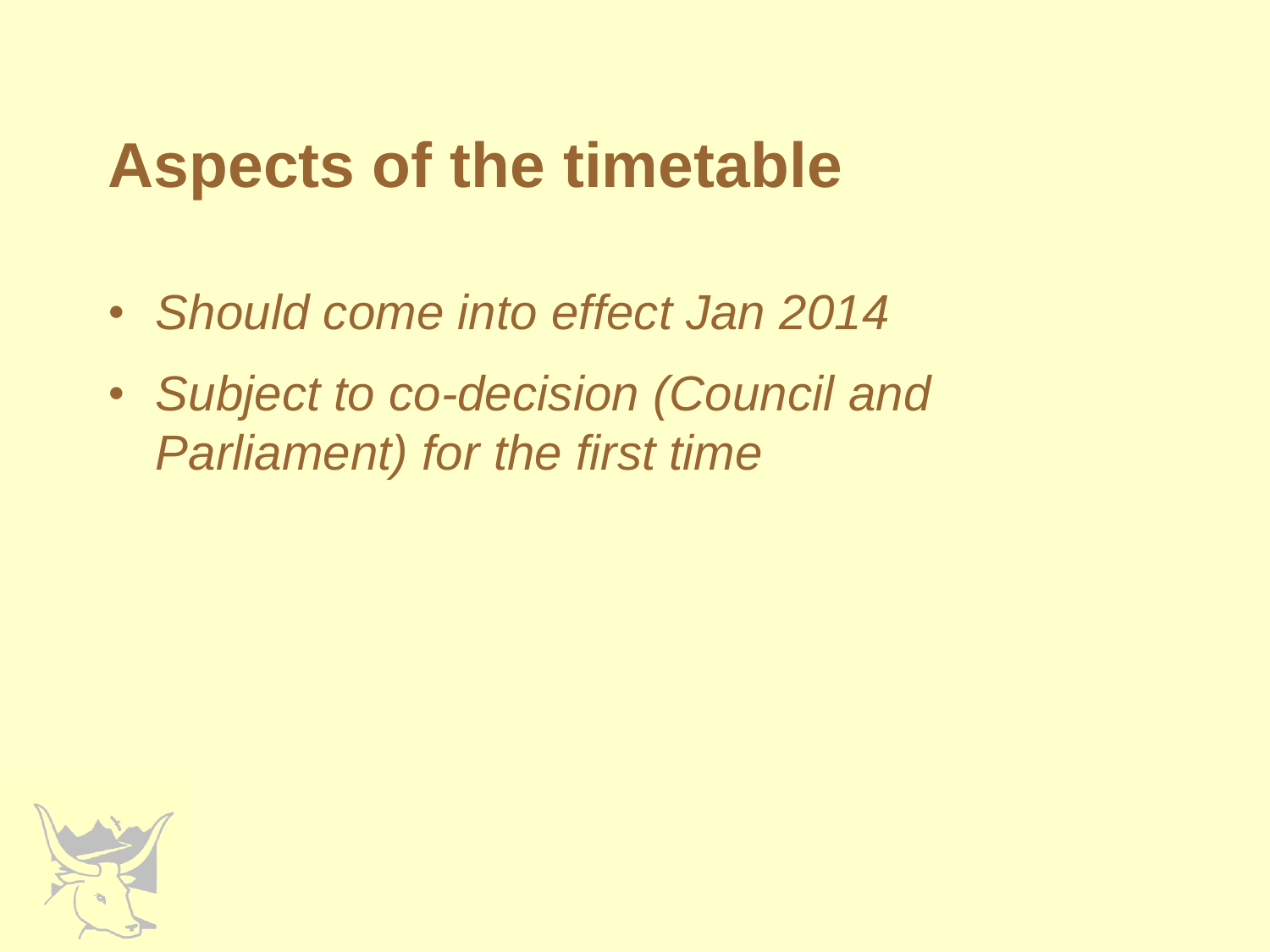Average duration in months of the procedure from Commission proposal until signature

> **1999- 2004 2004- Shortest and longest 2009 procedure (2004-2009)**

#### **Agreement in**

| <b>First reading</b> | 13,8 | 15,2 | 1,8/47,9     |
|----------------------|------|------|--------------|
| Second reading 25,1  |      | 31,3 | 11,9/108,1   |
| <b>Conciliation</b>  | 31,9 | 43,7 | 28,8 / 159,4 |

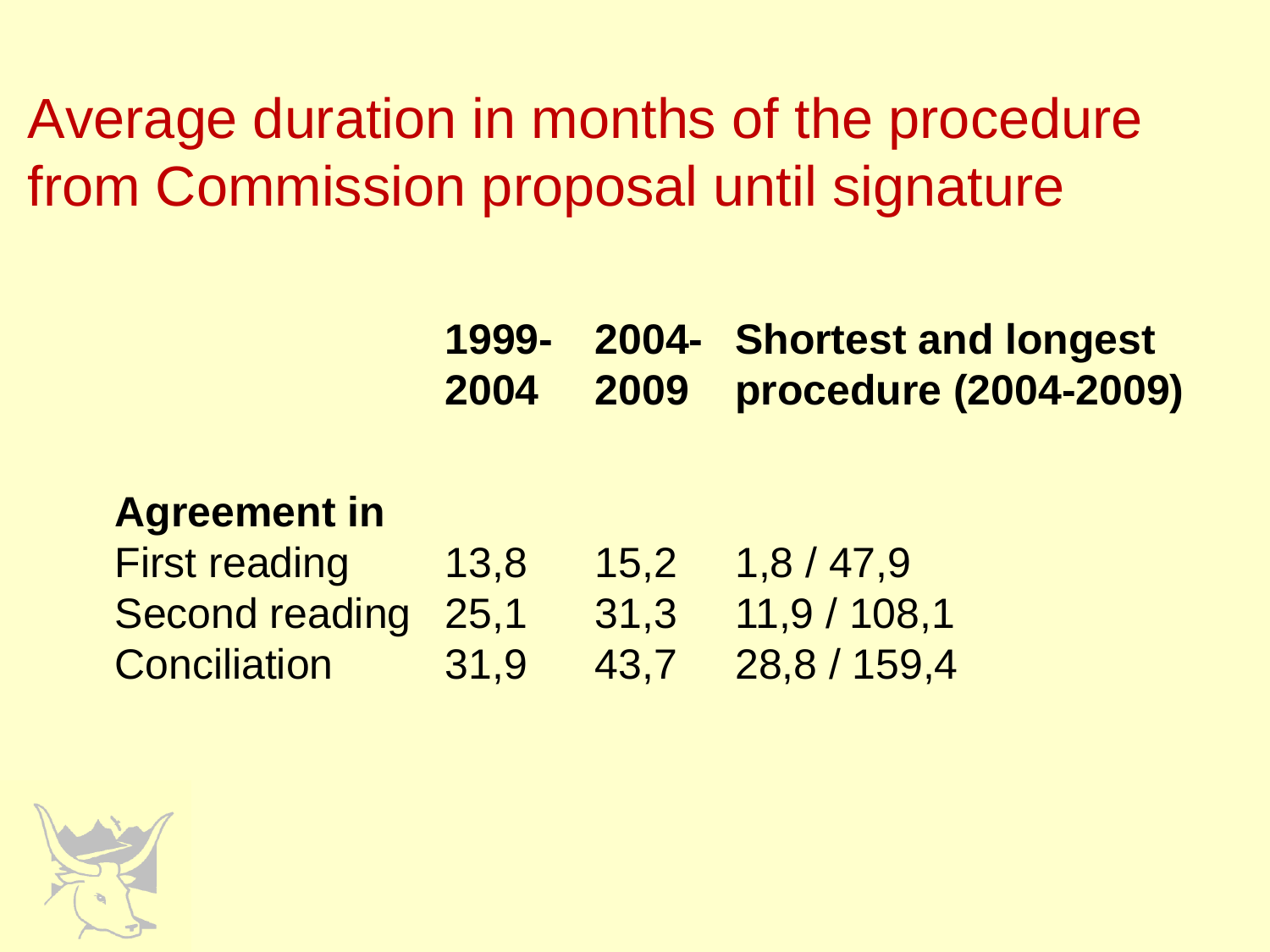### **Aspects of the timetable**

- *Should come into effect Jan 2014*
- *Subject to co-decision (Council and Parliament) for the first time*
- *Maybe Regs finished by end 2012??*
- *Budget may not be agreed until end 2013*
- *Commission has 6 months to approve an RDP*
- *Programme written in first half of 2013?*